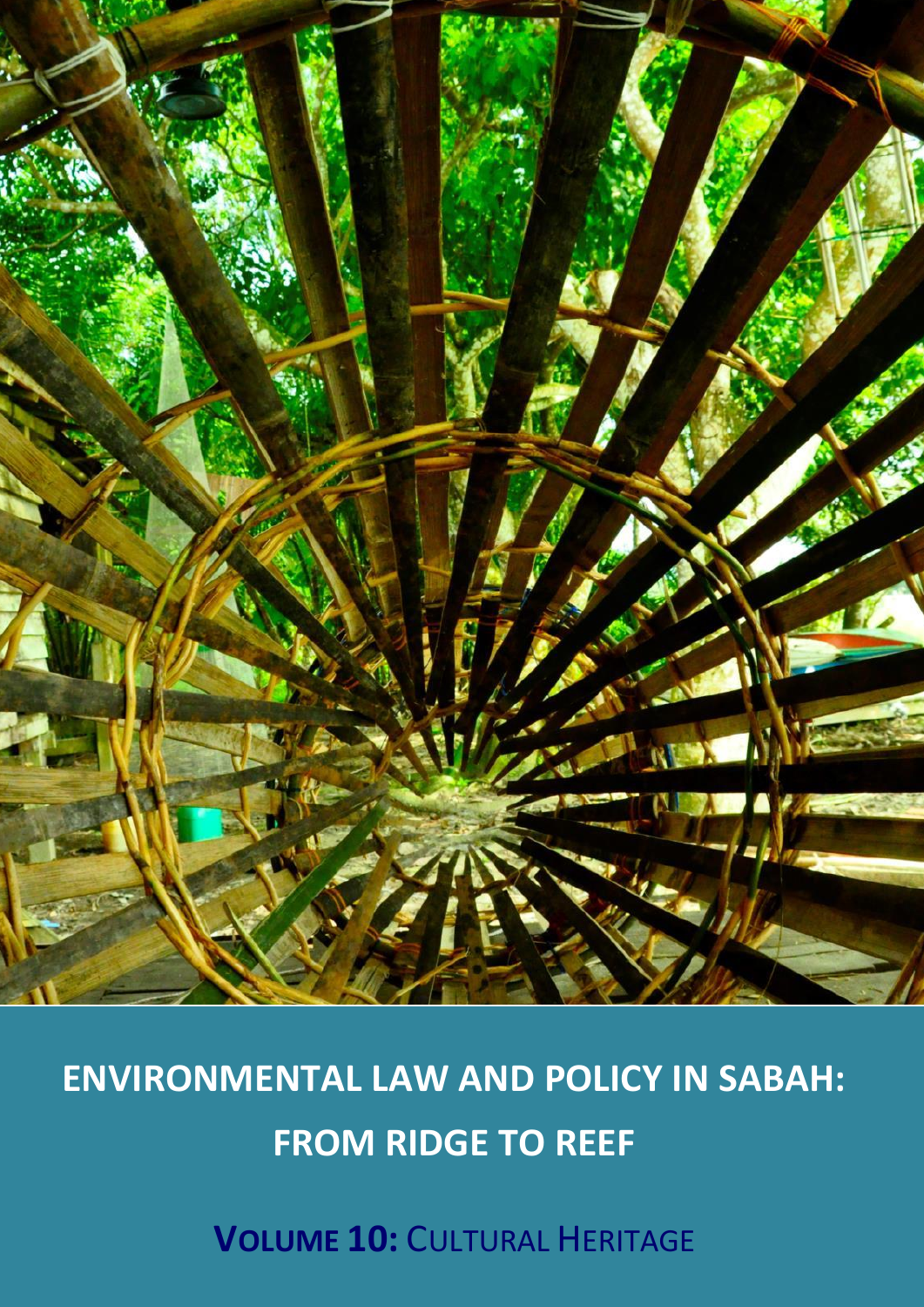# DRAFT FOR PEER REVIEW

#### **Disclaimer, Acknowledgements and Call for Inputs**

**Disclaimer:** This legal brief is intended as a means to engage with the relevant law and policy, and should not replace a thorough reading of the official documents themselves, which can be found online.

**Acknowledgements:** The authors have striven to provide an easily accessible and accurate overview of the law. Many thanks to the anonymous reviewers who have provided their inputs.

**Call for inputs:** We welcome further comments on content, format, and the brief's potential development and uses. Please email Holly Jonas (holly@foreversabah.org) and Harry Jonas (harry@foreversabah.org).

**Citation:** Forever Sabah, 2015 (draft for peer review). *Environmental Law and Policy in Sabah: From Ridge to Reef. Volume 10: Cultural Heritage*. Forever Sabah: Malaysia.

**Cover photo:** Harry Jonas

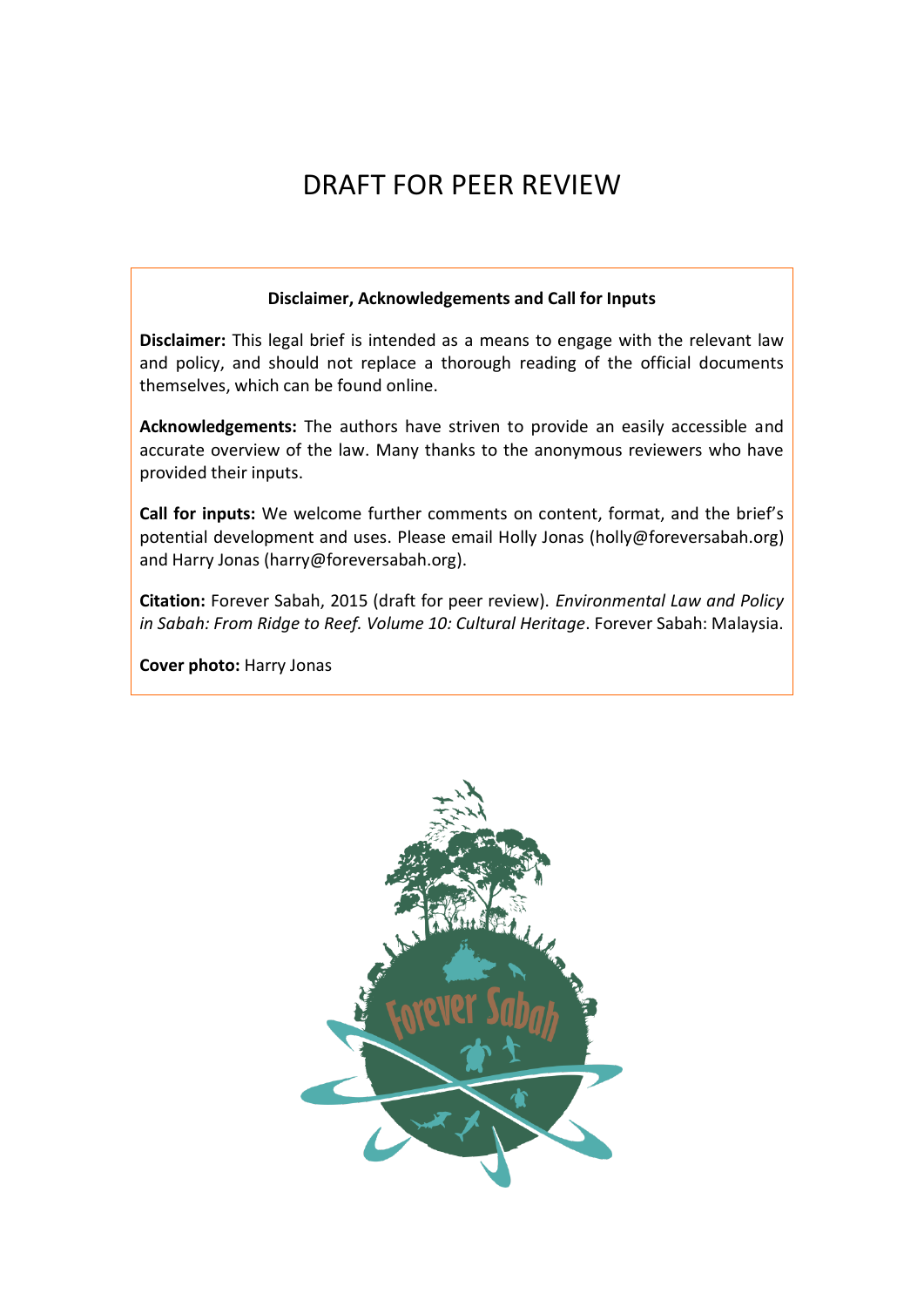# **OVERVIEW**

There are three pieces of legislation that together provide the overarching regulatory framework for Sabah's Cultural Heritage. These include:

- Cultural Heritage (Conservation) Enactment (1997),
- Land Ordinance (1930), and
- Land Acquisition Ordinance (1950).

The next sections provide an overview of each law, details of the institutional arrangements, and set out the relevant case law. With the exception of the Cultural Heritage (Conservation) Enactment, all laws referenced in this brief are set out in chronological order and do not reflect their relative importance.

# 1. CULTURAL HERITAGE (CONSERVATION) ENACTMENT

#### **Purpose**

<u>.</u>

The *Cultural Heritage (Conservation) Enactment (1997)* provides the cornerstone of Sabah's cultural heritage-related legislation, and establishes provisions for the preservation and enhancement of the State's heritage. The Cultural Heritage (Conservation) Enactment has three major areas of focus. These Include:

- Cultural Heritage Sites & Conservation Areas,
- Purchasing land, and
- Maintaining and repairing areas.

#### **Cultural Heritage and Conservation Areas**

The Yang di-Pertua Negeri has the power to establish a Cultural Heritage Site or Conservation Area upon the recommendation from the State Cultural Heritage Council (the Council). $1$  Cultural Heritage Sites and Conservation Areas must meet the following requirements below:

| <b>Cultural Heritage Piece</b><br>or Site | Any piece or site of cultural heritage whose character or<br>appearance is desirable for preservation or conservation in<br>order to enhance or ensure its value. <sup>2</sup> |
|-------------------------------------------|--------------------------------------------------------------------------------------------------------------------------------------------------------------------------------|
| <b>Cultural Conservation</b>              | Any conservation area that should be preserved or conserved                                                                                                                    |
| Area                                      | as a conservation area for cultural heritage. <sup>3</sup>                                                                                                                     |

#### *a. Restrictions on Cultural Heritage*

It is restricted to do any of the following acts to any Cultural Heritage Site (or piece) without permission in writing from the Council:

 $1$  Cultural Heritage (Conservation) Enactment, 1997, section 4.

 $2$  Cultural Heritage (Conservation) Enactment, 1997, section 4(a).

 $3$  Cultural Heritage (Conservation) Enactment, 1997, section 4(b).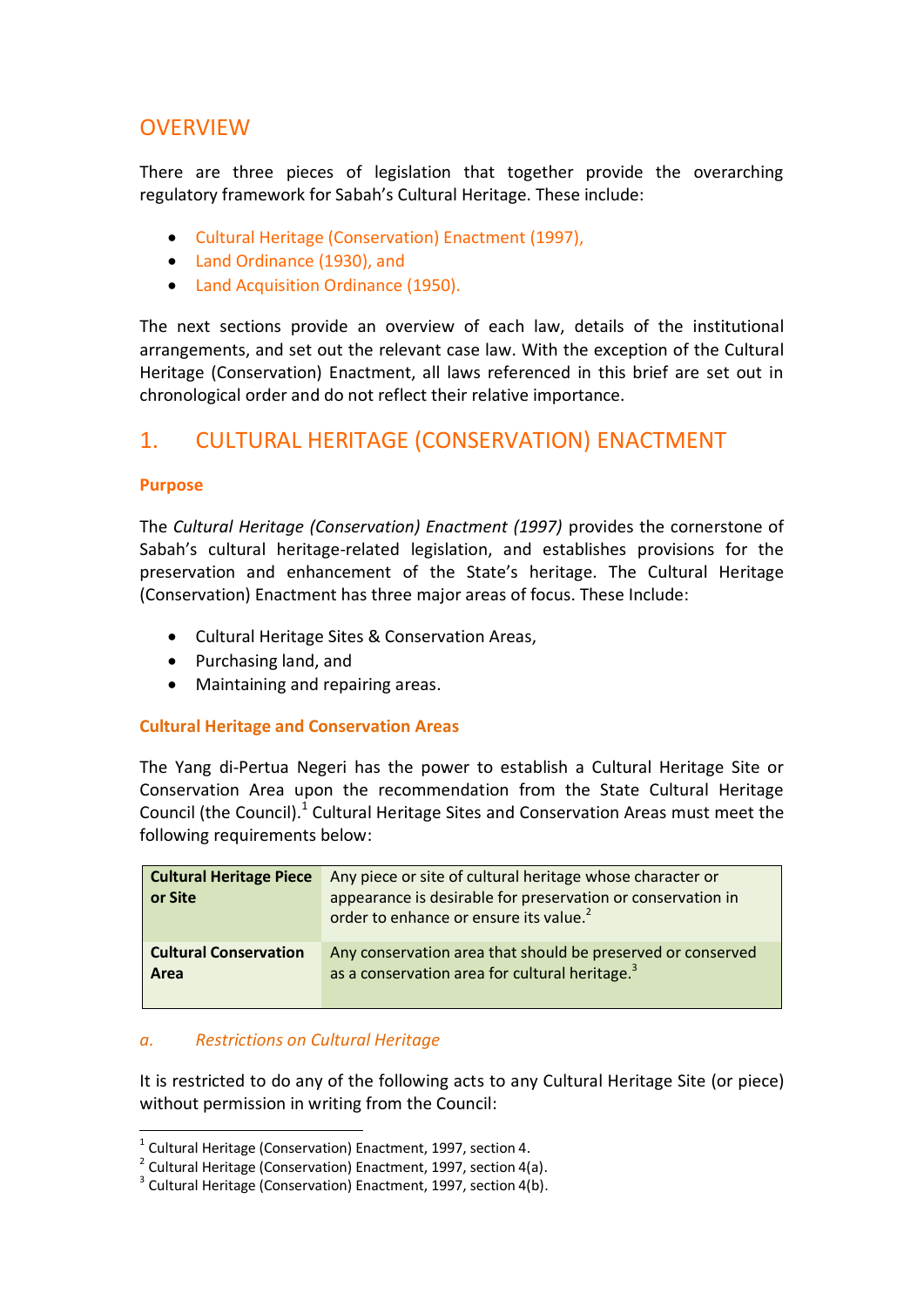- Demolish, disturb, modify, mark, pull down or remove the Cultural Heritage,
- Make any alteration, addition, repair, renovation, restoration, construction, reconstruction, remodeling and adaptation to the Cultural Heritage,
- Erect any building or wall abutting upon the Cultural Heritage, or
- Make any change including painting to the exterior of the Cultural Heritage.<sup>4</sup>

#### *b. Restrictions on Cultural Conservation Areas*

It is restricted to do any of the following acts to a Cultural Conservation Area without permission in writing from the Council or in certain situations that may require it:

- Erect any building or structure on such area, fell or destroy any tree standing in such area,
- Encroach on the area,
- Clear or break up cultivation or cultivate any part of the area, or
- Dig, excavate, quarry, irrigate, deposit earth, carry out reclamation work, or disturb the landscaping and physical features of the area.<sup>5</sup>

#### *c. Penalties*

Any person who violates a portion of the Enactment will be guilty of an offence and subject to a fine not more then fifty thousand ringgit or imprisonment not more then five years, or both.<sup>6</sup>

#### **Purchasing land**

The Council has the authority to have their Secretary coordinate the purchase, lease or acquisition of private property under the Land Acquisition Ordinance, discussed below. 7

#### *a. Acquiring private land*

The Secretary can coordinate the removal of an entire section or a portion of the private property.<sup>8</sup> The Secretary has the authority to provide compensation for any damage caused or land sold. The Yan di-Pertua will decide the compensation amount on any disputed issues of the Council.<sup>9</sup> Any person who is not satisfied with the Council's decision may submit an appeal to the High Court thirty days after the decision is received. $10$ 

#### *b. Obligation to acquire land*

<u>.</u>

 $^4$  Cultural Heritage (Conservation) Enactment, 1997, section 9 (1), (a)-(d).

<sup>&</sup>lt;sup>5</sup> Cultural Heritage (Conservation) Enactment, 1997, section 9 (2), (a)-(d).

<sup>&</sup>lt;sup>6</sup> Cultural Heritage (Conservation) Enactment, 1997, section 17.

 $<sup>7</sup>$  Cultural Heritage (Conservation) Enactment, 1997, section 13 (1), cross referenced in Land</sup> Acquisition Ordinance.

 $^8$  Cultural Heritage (Conservation) Enactment, 1997, section 13 (1)(a).

 $^9$  Cultural Heritage (Conservation) Enactment, 1997, section 13 (1)(b).

<sup>10</sup> Cultural Heritage (Conservation) Enactment, 1997, section 13 (2).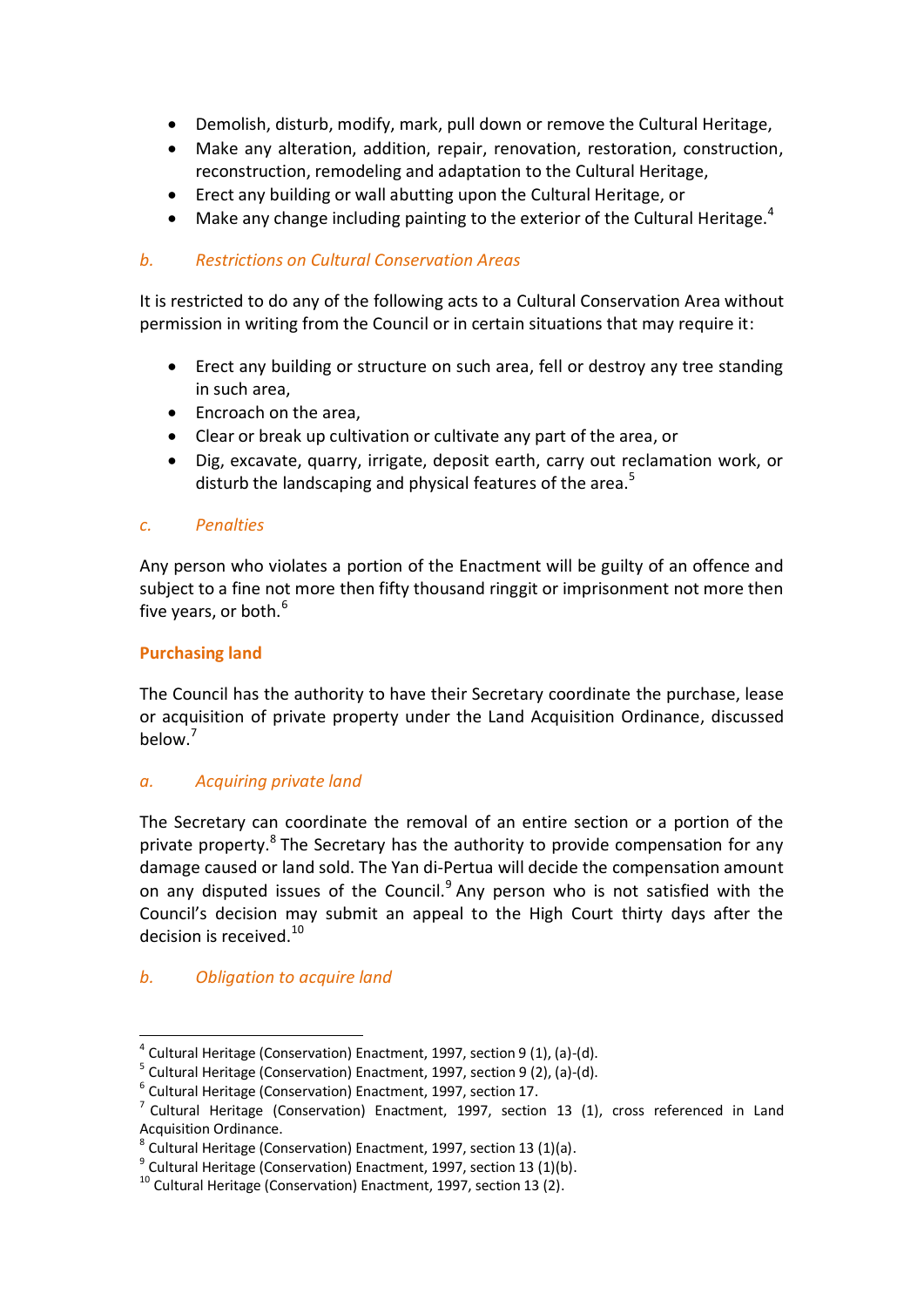If an owner of a Cultural Heritage Site or Conservation Area is unable to reasonably benefit from any building or portion of their land due to the restrictions stated above, the Council has a responsibility to acquire the building or area from the owner.<sup>11</sup>

#### *c. Purchase notice*

In order for the Council to purchase the building or area, the owner must submit a purchase notice in the required form and manner.<sup>12</sup> The purchase notice should include a statement of facts, reasons for the claim, additional documents to support the claim and additional affidavits to provide proof of the facts and reasons.<sup>13</sup>

#### *d. Investigating a purchase notice*

After the purchase notice is submitted to the Council, it will investigate the claim to ensure its accuracy. The Council should determine if the building or area is incapable of *reasonable beneficial use*<sup>14</sup> after looking over the statements and claims made in the notice. If the Council agrees that the owner cannot use the area or building for reasonable beneficial use then it should acquire the land.<sup>15</sup> The Council has the authority to acquire the land for public purpose under the Land Acquisition Ordinance.<sup>16</sup>

#### **Maintaining and repairing areas**

#### *a. Performing work or repairs*

In order to perform any work on a Cultural Heritage Site or Conservation Area, the owner or person performing the work should consult with the Council to determine if the work changes the use of the area requiring additional consent.<sup>17</sup> If a building or area within a Cultural Heritage Site requires urgent care, the Council can make an exception for the owner to perform the work immediately and may contribute to the cost of repairs.<sup>18</sup> They Council may also agree to repair portions, or contribute to the cost of repairs, for building in a Conservation Area that is not specifically intended to be preserved but contribute to the overall appearance and preservation of the site.<sup>19</sup>

#### *b. Repayment of repairs by Council*

<u>.</u>

If the Council contributes any money towards the repairs on a Cultural Heritage Site the owner or person performing the repairs is required carry out the work in the

 $11$  Cultural Heritage (Conservation) Enactment, 1997, section 10 (1).

 $12$  Cultural Heritage (Conservation) Enactment, 1997, section 10 (1).

<sup>13</sup> Cultural Heritage (Conservation) Enactment, 1997, section 10 (2).

 $14$  '[R]easonable beneficial use', standard that the Council will use to determine the owners can use the building or area of land.

 $<sup>15</sup>$  Cultural Heritage (Conservation) Enactment, 1997, section 10 (3).</sup>

 $16$  Cultural Heritage (Conservation) Enactment, 1997, section 10 (4), crossed reference in Land Acquisition Ordinance.

<sup>17</sup> Cultural Heritage (Conservation) Enactment, 1997, section 11.

<sup>&</sup>lt;sup>18</sup> Cultural Heritage (Conservation) Enactment, 1997, section 12 (1).

 $19$  Cultural Heritage (Conservation) Enactment, 1997, section 12 (2).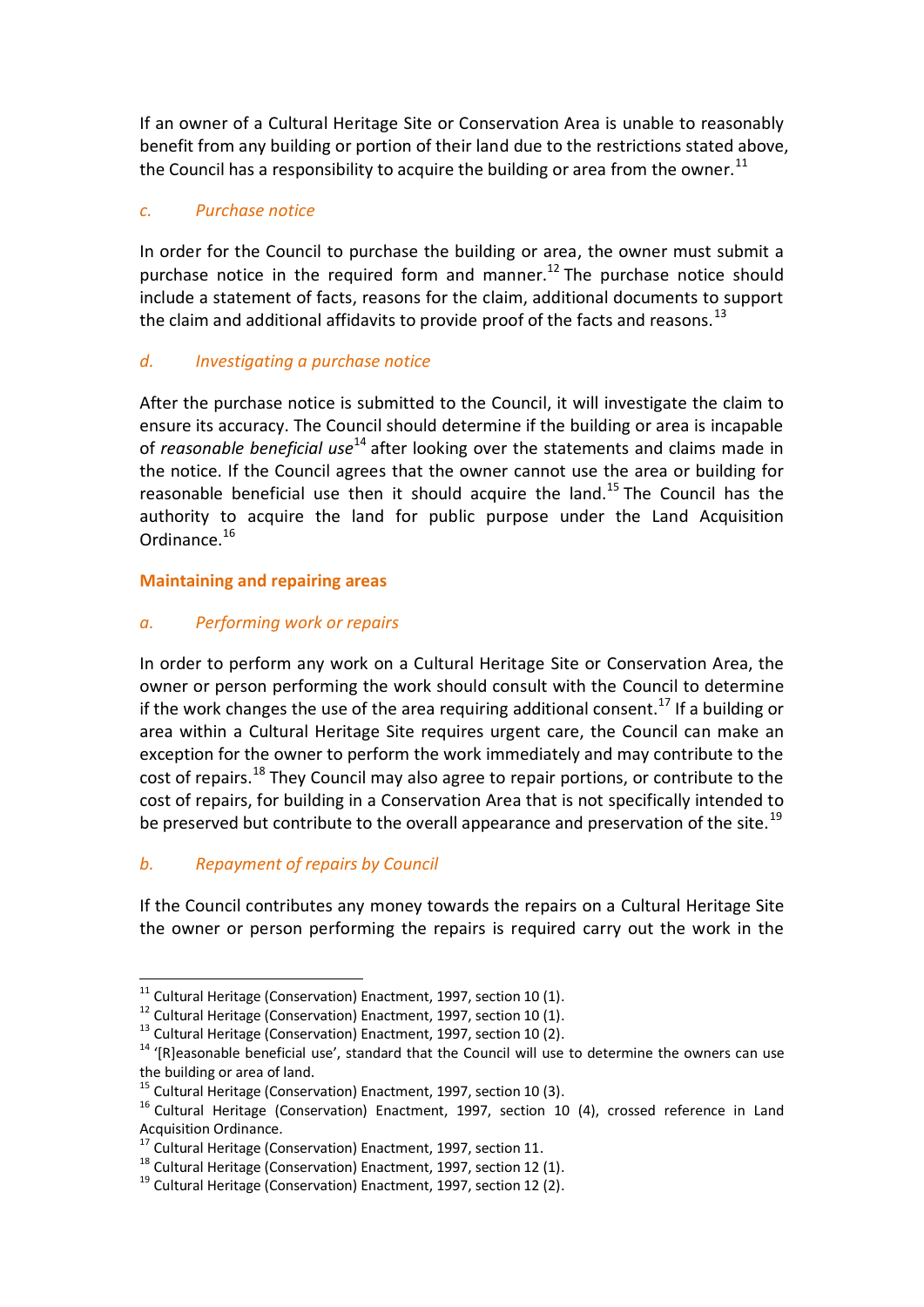specified manner requested by the Council.<sup>20</sup> If the repairs or work are not carried out the way the Council intended, the Council may give notice to the owner requiring him to repay the money given for the repairs.<sup>21</sup> After notice is given, the owner has fourteen days to make an objection to the amount of repayment or the work that was performed.<sup>22</sup> If the owner does not agree with the decision of his objection, he can appeal the decision. The Yang di-Pertua Negeri will make the decision for all appeals.<sup>23</sup>

#### *c. Owners of Cultural Heritage or Conservation Areas*

Owners of a Cultural Heritage Site or Conservation Area are required to let authorized officers enter their site and complete any inspections, studies or necessary work.<sup>24</sup> The owner should be notified fourteen days before the entry, in writing. If the owner objects to the entry because of religious concerns, entry will not be permitted unless except when authorized by the Council in writing.<sup>25</sup>

**Special provisions for Cultural Heritage Site and Conservation Areas**

#### *a. Authorized officers*

All authorized officers have the authority to inspect any Cultural Heritage Site or Conservation Area that may be in the possession of another person as long as the inspection is during a reasonable time and is approved in writing be the Council.<sup>26</sup> Authorized officers also have the authority to require a person to supply any information relating to Cultural Heritage Site or Conservation Area subject to preservation or conservation.<sup>27</sup>

#### *b. Immunity of the State*

The State Government, Council, Secretary or State Government officer authorized in writing by the Council or Secretary cannot have an action brought against them for their performance under the Enactment that was made in good faith. $^{28}$ 

#### *c. Power to make regulations*

<u>.</u>

The Yang di-Pertua Negeri has the authority to make regulations in order to maintain and preserve a Cultural Heritage Site or Conservation Area.<sup>29</sup> The regulations can be established in order to uphold provisions of the Enactment or for any of the following reasons:

 $^{20}$  Cultural Heritage (Conservation) Enactment, 1997, section 12 (3).

 $21$  Cultural Heritage (Conservation) Enactment, 1997, section 12 (4).

<sup>&</sup>lt;sup>22</sup> Cultural Heritage (Conservation) Enactment, 1997, section 12 (5)(6), (a)-(b).

<sup>&</sup>lt;sup>23</sup> Cultural Heritage (Conservation) Enactment, 1997, section 12 (8).

<sup>&</sup>lt;sup>24</sup> Cultural Heritage (Conservation) Enactment, 1997, section 8 (2).

 $25$  Cultural Heritage (Conservation) Enactment, 1997, section 8 (3).

<sup>&</sup>lt;sup>26</sup> Cultural Heritage (Conservation) Enactment, 1997, section 8 (1)(a).

<sup>&</sup>lt;sup>27</sup> Cultural Heritage (Conservation) Enactment, 1997, section 8 (1)(b).

<sup>28</sup> Cultural Heritage (Conservation) Enactment, 1997, section 18.

 $^{29}$  Cultural Heritage (Conservation) Enactment, 1997, section 23.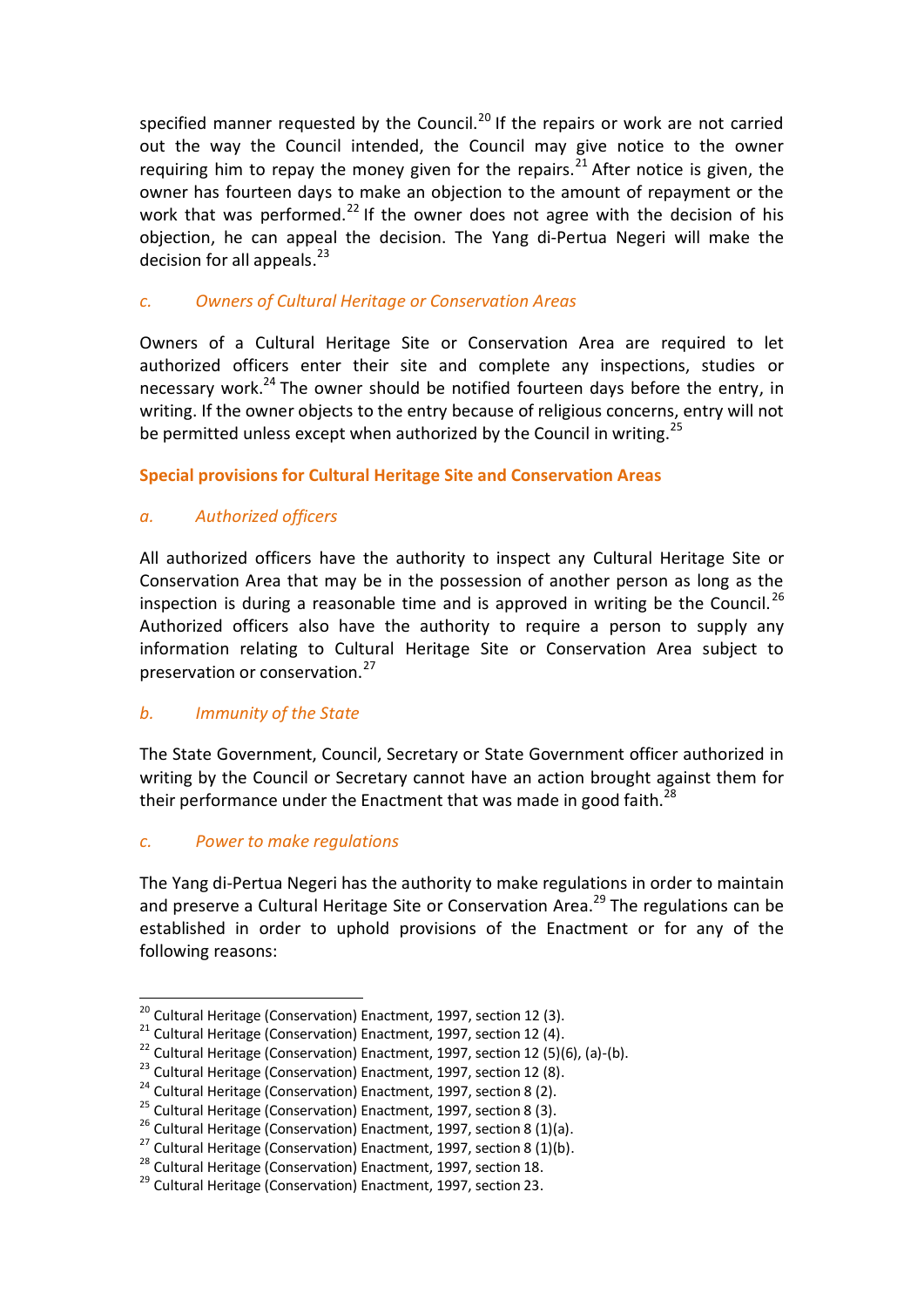- Establish criteria for the Cultural Heritage Site in order to be declared for preservation or conservation,
- Prescribe conditions that the planning authority should observe through planning permission,
- Regulate or prohibit activities in a Conservation Area,
- Establish conditions and procedures of application for work or repair in any Cultural Heritage Site or Conservation Area,
- Establish offences and penalties for offences under the enactment that abide by the penalties section listed above,
- Provide measures necessary and expedient to ensure the maintenance, preservation or conservation and enhancement of a Cultural Heritage Site or Conservation Area, or
- Establish fees and regulate any matters required under the Enactment.<sup>30</sup>

## 2. LAND ORDINANCE

Please note that there is a dedicated brief on the *Land Ordinance (1930)* and related legislation. This section only sets out information from the *Land Ordinance* that is relevant to cultural heritage.

#### **Purpose**

The *Land Ordinance (1930)* establishes Sabah's laws relating to the regulation and control of State land.

#### **Alienated land**

The Land Ordinance describes alienated land as land that is leased or disposed State land on behalf of the Government. Alienated land may require payment such as rent or another type of premium. $31$ 

# 3. LAND ACQUISITION ORDINANCE

#### **Purpose**

<u>.</u>

The *Land Acquisition Ordinance (1950)* establishes Sabah's laws for the acquisition of land by the Yang di-Pertua Negeri for the public.

#### **Including alienated land in a Cultural Heritage Site or Conservation Area**

The Yang di-Pertua Negeri has the power to acquire alienated land and use it for a public purpose.<sup>32</sup> Cultural Heritage Site and Conservation Areas are considered land used for a public purpose. $33$ 

 $30$  Cultural Heritage (Conservation) Enactment, 1997, section 23, (a)-(i).

<sup>&</sup>lt;sup>31</sup> Land Ordinance, 1930, section 4, "alienate".

 $32$  Land Acquisition Ordinance (Cap. 69), section 3 (1).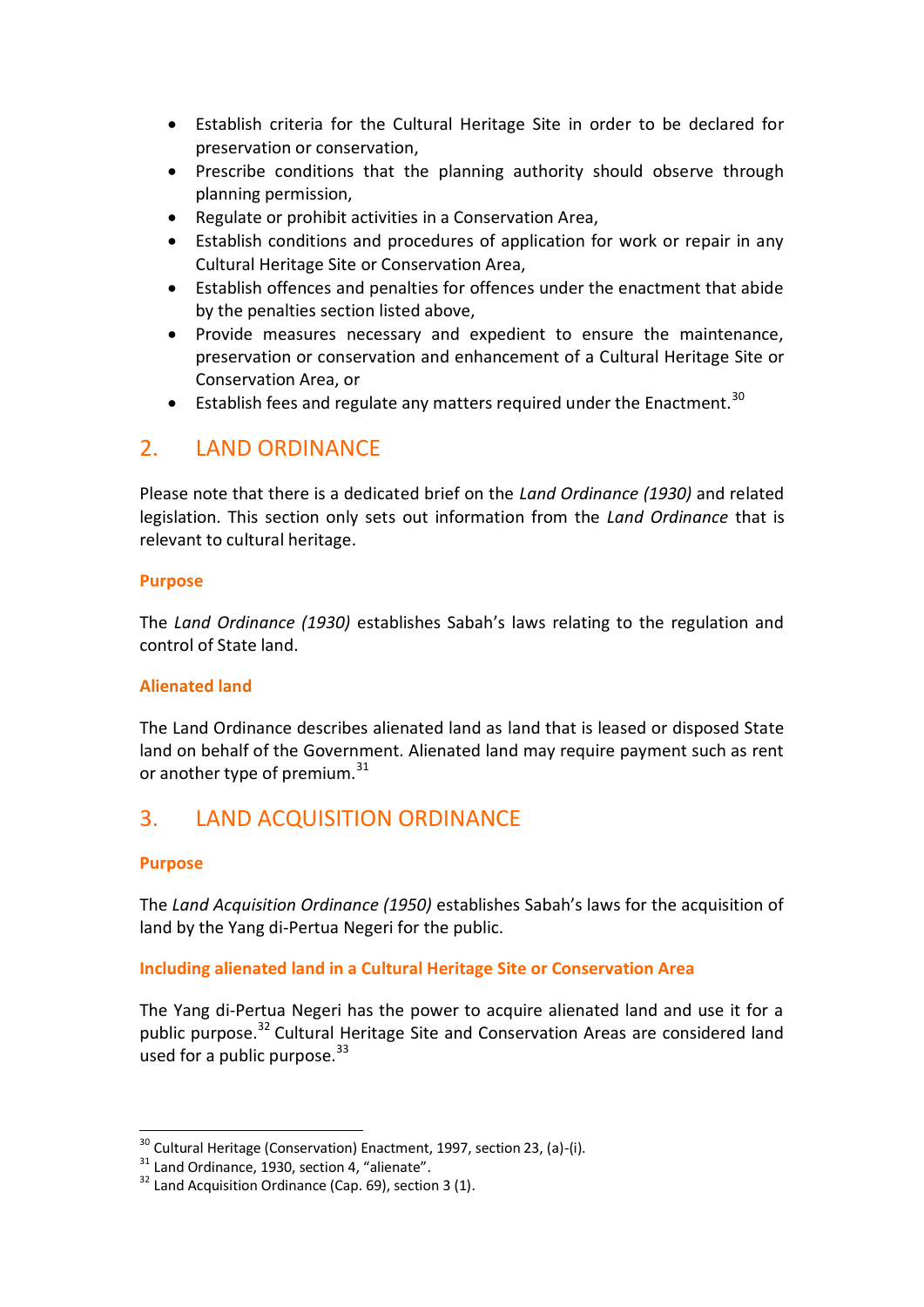#### **Temporary occupation**

The Yang di-Pertua Negeri has the power to determine if the State should temporarily occupy a piece of unoccupied land and use it for a public purpose.<sup>34</sup> If the Yang di-Pertua Negeri believes a piece of land is suitable for a public purpose he may give permission to complete the anticipated project. Temporary occupation of the land should not be longer than three years. $35$ 

### 4. INSTITUTIONAL ARRANGEMENT

#### **State Cultural Heritage Council**

The State Cultural Heritage Council was established under the Cultural Heritage (Conservation) Enactment and is responsible for advising the State Government on policy matters, administration and management of Cultural Heritage and Conservation Areas.<sup>36</sup> The Council should include the following people:  $37$ 

- A Chairman (holding the position of Minister at the time),
- Deputy Chairman,
- Secretary of the Ministry,
- Secretary of Natural Resources,
- Director of Sabah Museum,
- Representative from the Heritage Trust of Malaysia, and
- Five other people who have experience in cultural heritage preservation and conservation.

#### **State Government**

<u>.</u>

The State Government is responsible for the control, enforcement, development, preservation and conservation of all Cultural Heritage Sites and Conservation Areas.<sup>38</sup>

#### **FREQUENTLY ASKED QUESTIONS**

#### **Who manages the World Heritage Site, Kinabalu Park?**

Kinabalu National Park was one of the first recognized Parks in Sabah. Kinabalu Park was Gazetted in 1964 and is under the enforcement of the Parks Enactment (1984).<sup>39</sup> Kinabalu Park was established as a World Heritage Site in December of 2000.<sup>40</sup> UNESCO World

<sup>&</sup>lt;sup>33</sup> [P]ublic purpose", land used in connection with the conservation, improvement or exploitation of natural resources. Land Acquisition Ordinance (Cap. 69) section 2 (h).

 $34$  Land Acquisition Ordinance (Cap. 69), section 11 (1).

 $35$  Land Acquisition Ordinance, section 11 (2).

<sup>&</sup>lt;sup>36</sup> Cultural Heritage (Conservation) Enactment, 1997, section 3 (1).

<sup>&</sup>lt;sup>37</sup> Cultural Heritage (Conservation) Enactment, 1997, section 3 (2), (a)-(b).

<sup>&</sup>lt;sup>38</sup> Cultural Heritage (Conservation) Enactment, 1997, section 5.

<sup>&</sup>lt;sup>39</sup> Sabah Parks Board of Trustess, Kinabalu Park, http://www.sabahparks.org.my/eng/kinabalu\_park/,  $2014.$ <sup>40</sup> Sabah

Parks Board of Trustess, Kinabalu Park – World Heritage Site, http://www.sabahparks.org.my/eng/kinabalu\_park/, 2014.